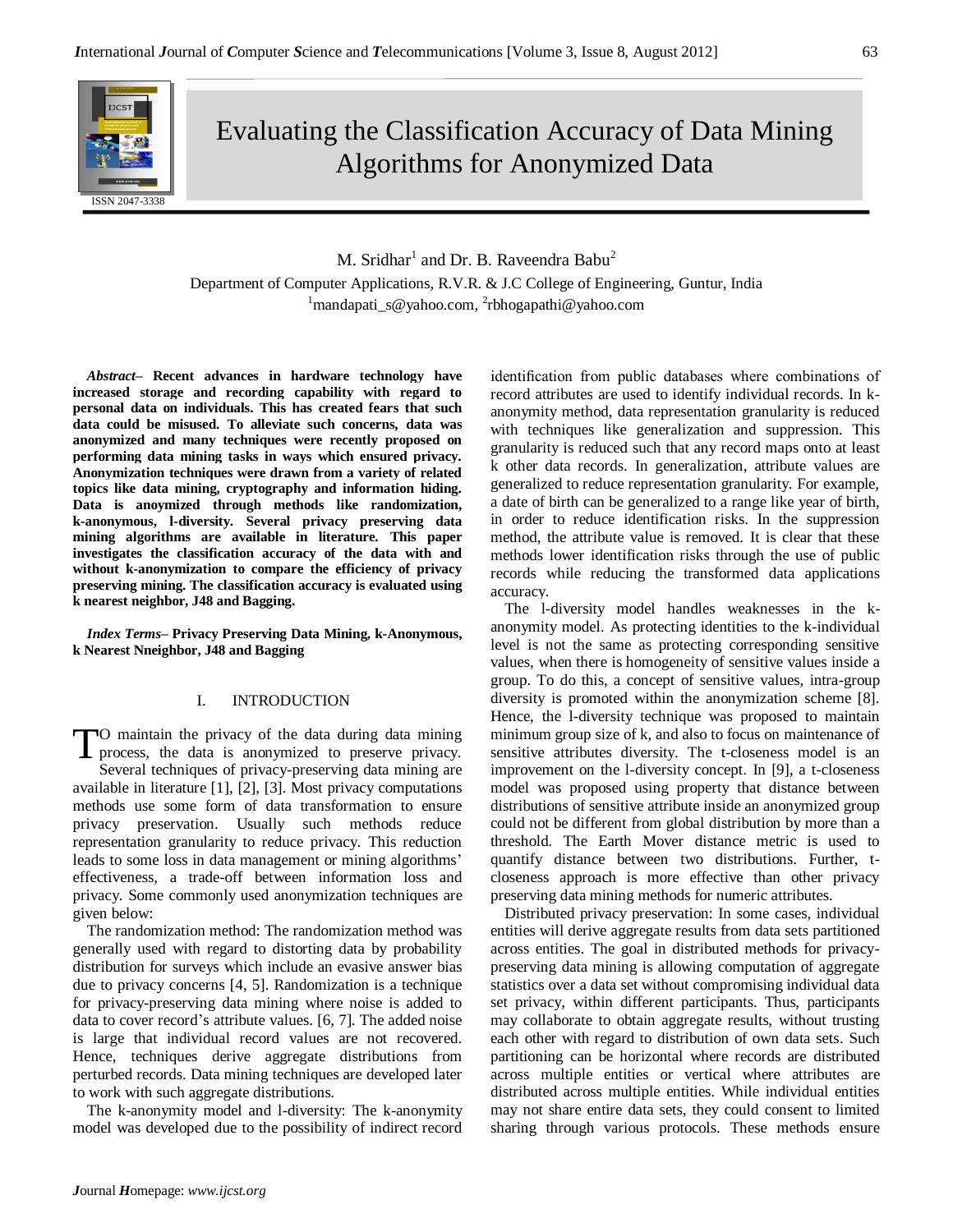privacy for every individual entity, while getting aggregate results over entire data.

Downgrading Application Effectiveness: In some cases, though data may be un-available, application output like association rule mining, classification or query processing may led to privacy violations. This has resulted in research regarding downgrading application effectiveness by either data/application modifications. Examples of such techniques are association rule hiding [10], classifier downgrading [11], and query auditing [12].

Two approaches are used for association rule hiding: Distortion: In distortion, [13], entry for a given transaction is changed to another value. Blocking: In blocking [14], entry remains the same but is incomplete. Classifier downgrading modifies data so that classification accuracy is reduced, while retaining data utility for other applications. Query auditing, denies one or more queries from a sequence. The to-be-denied queries are chosen so that underlying data sensitivity is preserved.

Data anonymization techniques were under investigation recently, for structured data, including tabular, graph and item set data. They published detailed information, permitting ad hoc queries and analyses, while at the same time guaranteeing sensitive information privacy against a variety of attacks.

This paper investigates the classification accuracy of the data with and without k-anonymization to compare the efficiency of privacy preserving mining to extract the desired patterns from the dataset. The classification accuracy is evaluated using k nearest neighbor, J48 and Bagging. The proposed method is evaluated using Adult dataset. The paper is organized as follows: Section II reviews some the related works in literature, section III details the methodology, section IV gives the results and section V concludes the paper.

## II. LITERATURE REVIEW

Aggarwal, et al., [15] reviewed the state-of-the-art methods for privacy. In the study the following was discussed:

- Methods for randomization, k-anonymization, and distributed privacy-preserving data mining.
- Cases where the output of data mining applications requires to be sanitized for privacy-preservation purposes.
- Methods for distributed privacy-preserving mining for handling horizontally and vertically partitioned data.
- Issues in downgrading the effectiveness of data mining and data management applications
- Limitations of the problem of privacy.

Bayardo, et al., [16] proposed an optimization algorithm for k-anonymization. Optimized k-anonymity records are NPhard due to which significant computational challenges are faced. The proposed method explores the space of possible anonymization and develops strategies to reduce computation. The census data was used as dataset for evaluation of the proposed algorithm. Experiments show that the proposed method finds optimal k-anonymizations using a wide range of k. The effects of different coding approaches and quality of anonymization and performance are studied using the proposed method.

LeFevre, et al., [17] proposed a suite of anonymization algorithms for producing an anonymous view based on a target class of workloads. It consists of several data mining tasks and selection predicates. The proposed suite of algorithms preserved the utility of the data while creating anonymous data snapshot. The following expressive workload characteristics were incorporated:

- Classification & Regression, for predicting categorical and numeric attributes.
- Multiple Target Models, to predict multiple different attributes.
- Selection & Projection, to warrant that only a subset of the data remains useful for a particular task.

The results show that the proposed method produces highquality data for a variety of workloads.

Inan, et al., [18] proposed a new approach for building classifiers using anonymized data by modeling anonymized data as uncertain data. In the proposed method, probability distribution over the data is not assumed. Instead, it is proposed to collect necessary statistics during anonymization and release them with anonymized data. It was demonstrated that releasing statistics is not violative of anonymity. The aim was to compare accuracy of: (1) various classification models constructed over anonymized data sets and transformed through various heuristics (2) approach of modeling anonymized data as uncertain data using expected distance functions. The experiments investigate relationship between accuracy and anonymization parameters: the anonymity requirement, *k*; the number of quasi-identifiers; and, especially for distributed data mining the data holders number. Run experiments were conducted on Support Vector Machine (SVM) classification methods and Instance Based learning (IB) methods. For implementation and experimentation Java source code of the *libSVM* SVM library, and IB1 instance-based classifier from *Weka* was used. For experiments, *DataFly* was selected as is a widely known solution. Experiments which spanned many alternatives in both local and distributed data mining settings revealed that our method performed better than heuristic approaches used to handle anonymized data.

Fung., et al., [19] presented a Top-Down Specialization (TDS) approach, a practical algorithm to determine a general data version that covers sensitive information and is for modeling classification. Data generalization is implemented by specializing/detailing information level in a top-down manner till violation of a minimum privacy requirement. TDS generalizes by specializing it iteratively from a most general state. At every step, a general (i.e., parent) value is specialized into a specific (i.e., child) value for a categorical attribute. Otherwise an interval is divided into two sub-intervals for continuous attribute. Repetition of this process occurs till specialization leads to violation of anonymity requirement. This top-down specialization is efficient to handle categorical and continuous attributes. The proposed approach exploits the idea that data has redundant structures for classification. While generalization could terminate some structures, others come to help. Experimental results show that classification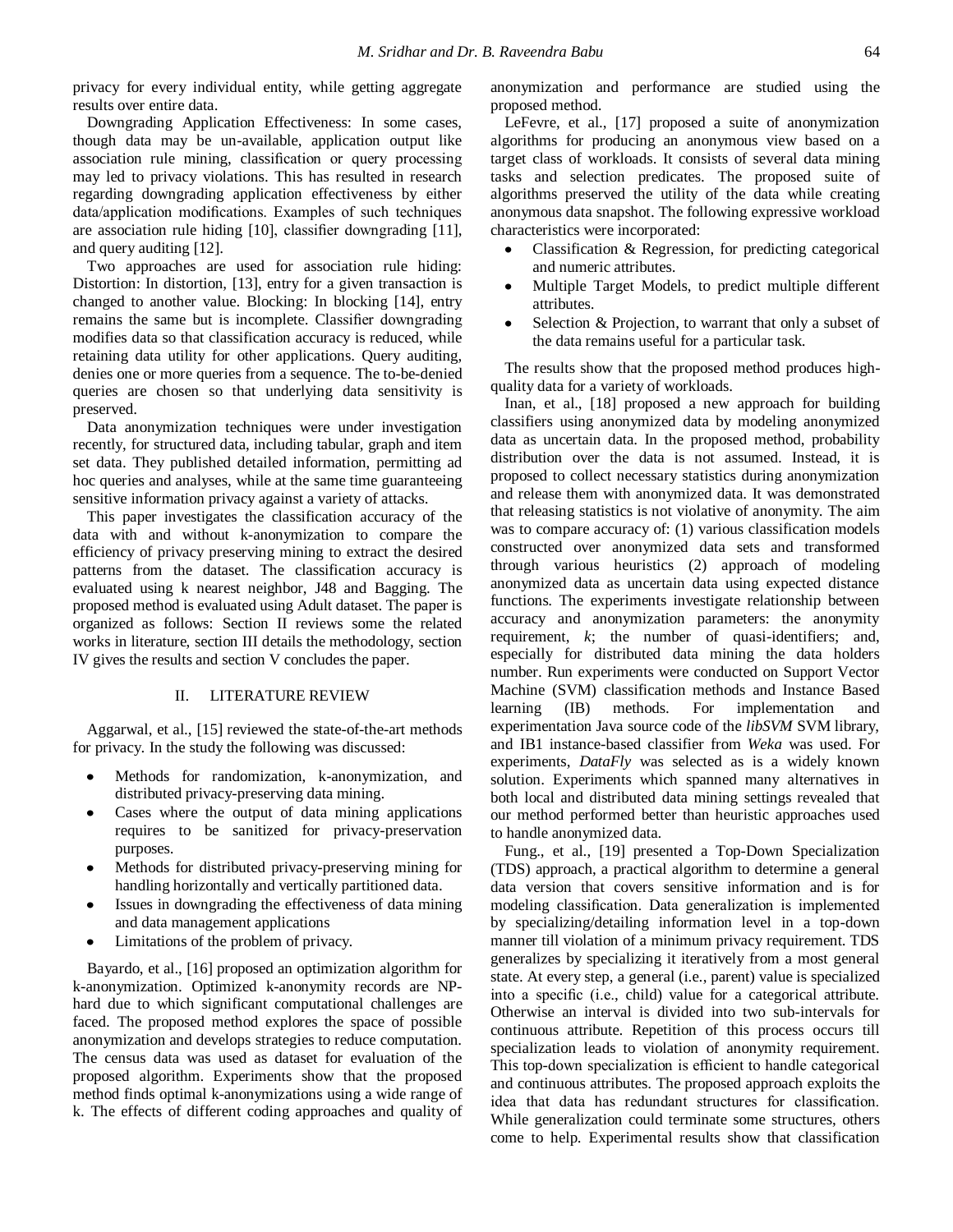quality can be preserved for highly restrictive privacy requirements. TDS gels well with large data sets and complex anonymity requirements. This work has applicability in public and private sectors where information is shared for mutual benefits and productivity.

### III. METHODOLGY

### *A. Dataset*

The 'Adult' dataset used for evaluation is obtained from UCI Machine Learning Repository [20]. The dataset contains 48842 instances, with both categorical and integer attributes from the 1994 Census information. The Adult dataset contains about 32,000 rows with 4 numerical columns. The columns and their ranges are: age  $\{17 - 90\}$ , fnlwgt  $\{10000 -$ 1500000}, hrsweek  $\{1 - 100\}$  and edunum  $\{1 - 16\}$ . The age column and the native country are anonymized using the principles of k-anonymization. Table I and II show the original data and the modified attribute data. The dataset is classified using 10 fold cross validation the original and the K anonymized dataset.

#### *B. k Nearest Neighbor*

In the *k* Nearest Neighbor classification, the algorithm finds a set of *k* objects in the training set that are the closest to the input and classifies the input based on the majority of the class in that group [21]. The main elements required for this approach are: a set of labeled objects, distance metrics and number of *k*. Following is the *k*-nearest neighbor classification algorithm:

Input: D with  $k$  sets of training objects  $x, y$  and test object  $\dot{x}$ ,  $\dot{y}$ 

Process: compute distance  $d\vec{x}$ ,  $\vec{x}$  between test object and every object.

Select  $D_z \subseteq D$ , set of k closest training objects to test object.

Output: 
$$
y' = \underset{v}{\arg \max} \sum_{x_i, y_i \in D_z} I \quad v = y_i
$$

Where v is the class label, I is a indicator function.

#### *C. J48*

J48 algorithm is a version of the C4.5 decision tree learner [22]. Decision tree models are formed by J48 implementation. The decision trees are built using greedy technique and analyzing the training data. The nodes in the decision tree evaluate the significance of the features. Classification of input is performed by following a path from root to leaves in the decision tree, resulting in a decision of the inputs class. The decision trees are built in a top-down fashion by selecting the most suitable attribute every time.

The classification power of each feature is computed by an information-theoretic measure. On choosing a feature, subsets of the training data is formed based on different values of the selected feature. Process is iterated for every subset until majority of the instances belong to the same class. Decision

Table I: The Original Attributes Of Adult Dataset

| age | native-country       | Class            |  |
|-----|----------------------|------------------|--|
| 39  | <b>United-States</b> | $\leq$ =50K      |  |
| 50  | <b>United-States</b> | $\leq$ =50K      |  |
| 38  | <b>United-States</b> | $\leq$ =50K      |  |
| 53  | <b>United-States</b> | $\leq$ =50K      |  |
| 28  | Cuba                 | $\leq$ =50K      |  |
| 37  | <b>United-States</b> | $\epsilon = 50K$ |  |
| 49  | Jamaica              | $\leq$ =50K      |  |
| 52  | <b>United-States</b> | >50K             |  |
| 31  | <b>United-States</b> | >50K             |  |
| 42  | <b>United-States</b> | >50K             |  |

Table II: The K-Anonymous Dataset

| age         | native-country       | Class            |  |
|-------------|----------------------|------------------|--|
| adult       | United-States        | $\epsilon = 50K$ |  |
| middle aged | <b>United-States</b> | $\epsilon = 50K$ |  |
| adult       | <b>United-States</b> | $\leq$ =50K      |  |
| middle aged | <b>United-States</b> | $\epsilon = 50K$ |  |
| adult       | US-oth               | $\epsilon = 50K$ |  |
| adult       | <b>United-States</b> | $\leq$ =50K      |  |
| middle aged | African              | $\epsilon = 50K$ |  |
| middle aged | <b>United-States</b> | >50K             |  |
| adult       | <b>United-States</b> | >50K             |  |
| adult       | <b>United-States</b> | >50K             |  |

tree induction generally learns a high accuracy set of rules which ensure accuracy but produce excessive rules. Thus, the trees are pruned to generalize a decision tree to gain balance of flexibility and accuracy. J48 utilize two pruning methods; subtree replacement and subtree raising. In subtree replacement, nodes are replaced with a leaf, working backwards towards the root. In subtree raising, a node is moved upwards towards the root of the tree.

# *D. Bagging*

Bagging improves classification [23] by combining models learned from different subsets of a dataset. Overfitting and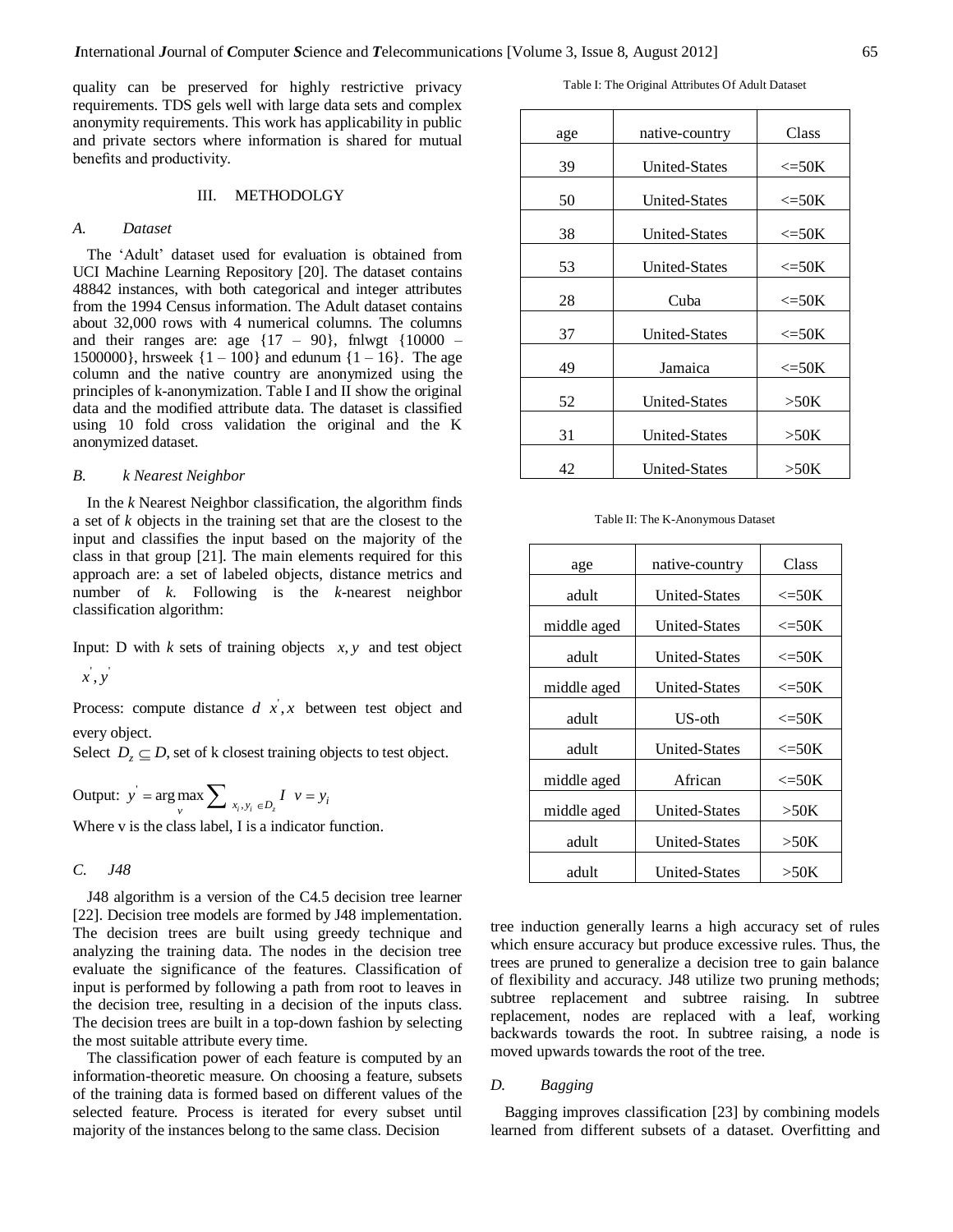variance is considerably reduced on application of bagging. The instability in the classifier is used to perturb the training set producing different classifiers using the same learning algorithm. For a training set *A* of size *t*, *n* number of new training sets  $A_i$  ( $t' < t$ ) is generated. The subsets are generated by sampling of the instances from *A* uniformly and by replacement. Some instances are repeated in each *A<sup>i</sup>* due to sampling with replacement and are called bootstrap samples. The n number of models are fitted using all the *n* number of subsets (bootstrap samples). The output is obtained by averaging the above result.

# IV. RESULT AND DISCUSSION

The classification accuracy obtained from k nearest neighbor, J48 and Bagging is tabulated in Table III and is shown in Fig. 1. It is seen that the classification accuracy does not change considerably and are within manageable limits for all the classifiers. The variation in the classification accuracy is not more than 0.4% for any classifier.

|                               | Classification |  |
|-------------------------------|----------------|--|
| Technique used                | Accuracy       |  |
| kNN without anonymization     | 79.32%         |  |
| J48 without anonymization     | 85.32%         |  |
| Bagging without anonymization | 85.01%         |  |
| kNN with anonymization        | 79.56%         |  |
| J48 with anonymization        | 85.13%         |  |
| Bagging with anonymization    | 84.68%         |  |

Table III: Classification Accuracy



Fig. 1: Classification accuracy for various techniques

The root mean square error is shown in Fig. 2. The precision, recall and fMeasure are tabulated in Table IV and shown in Fig. 3 and Fig. 4.



Fig. 2: The root mean square error

| Technique used            | Precision | Recall | fMeasure |
|---------------------------|-----------|--------|----------|
| kNN without               |           |        |          |
| anonymization             | 0.791     | 0.793  | 0.792    |
| J48 without anonymization | 0.848     | 0.853  | 0.849    |
| Bagging without           |           |        |          |
| anonymization             | 0.844     | 0.85   | 0.845    |
| kNN with anonymization    | 0.796     | 0.796  | 0.796    |
| J48 with anonymization    | 0.845     | 0.851  | 0.845    |
| Bagging with              |           |        |          |
| anonymization             | 0.84      | 0.847  | 0.841    |





Fig. 3: Precision and Recall for different techniques